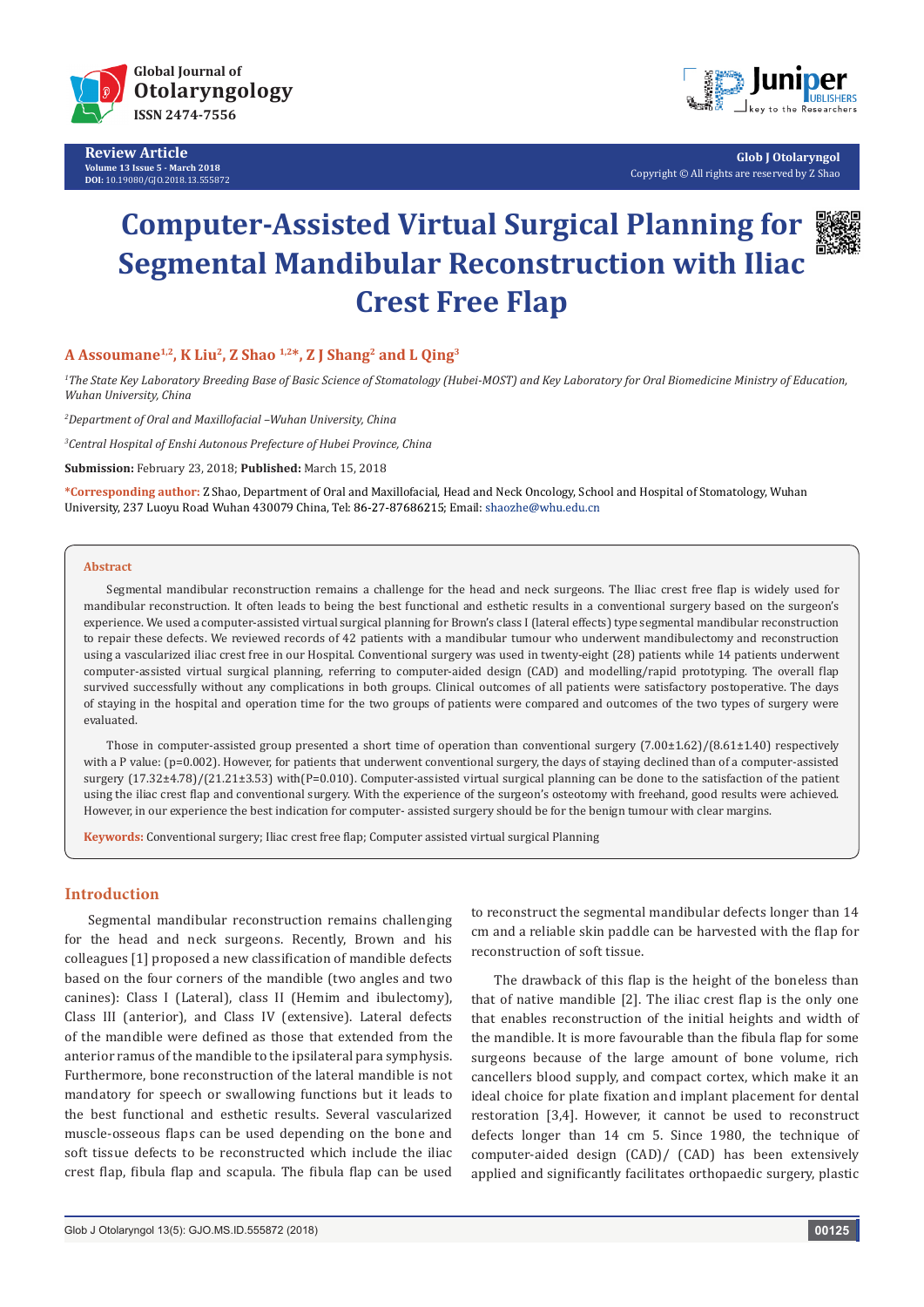surgery and Oral and Maxillofacial Surgery. Computer-assisted virtual surgical planning here referred to as computer-aided design (CAD) and modelling/rapid prototyping, is becoming increasingly popular in the field of complex cranio maxillofacial reconstruction.

The advantages of using the virtual technology allow improving surgical precision and decreasing operation time and associated complications. We used a computer - assisted virtual surgical planning only for Brown's class I type segmental mandibular reconstruction using iliac crest free flap. The aim of this study is to show our experience of mandibular reconstruction with iliac crest free flap by virtual surgical planning and compare it with conventional surgery based on surgeon's experience using the freehand osteotomy method.

#### **Patients and Methods**

Forty-two (42) patients (24males and 18 females), underwent segmental resection and reconstructed with iliac crest free flap in our Hospital. Clinical data was collected by demographic information (age, sex), sites of defects, tumours loading resection and complications of donor sites encountered. All patients who required reconstruction of lateral mandibular defects due to benign tumours, malignant diseases and traumatic defects were divided into the following two groups: Those on basis of reconstructive method for computer-assisted virtual surgical planning were 14 patients and the other 28 patients treated with conventional surgery based on the surgeon's experiences with freehand osteotomies and own judgment of method for reconstruction defects. The indication for resection of lateral mandible for 3D planning was: sarcoma (n=1, 7.14%); recurrence of adenoid cystic carcinoma (n=1, 7.14%); ameloblastoma (n=6, 42.86%); keratocystic odontogenic tumor (n=3, 21.43%); ossifying fibroma (n=1, 7.14%); Myoepithelioma (n=1, 7.14%); traumatic defect (n=1, 7.14%). While for conservative surgery was: ameloblastoma(n=11,39.29%); ossifying fibroma (n=9,32.14%); keratocystic odontogenic tumor (n=2,7.14%); odontogenic fibroma (n=1,3.57%); odontoma(n=1, 3.57%); neurofibromatosis (n=1, 3.57%); fibro myxoma (n=1, 3.57%); osteomyelitis (n=1, 3.57%) and pathological fracture  $(n=1,3.57\%)$ .

The site of defects was classified as described by Brown's new classification after oncological resection in the two groups for reconstruction of lateral mandibular defects. In computerassisted surgery, all patients were classified as class I type segmental mandible (left and right side of defects with a total of 14 patients) and for conventional surgery group 13 patients were class I; 3 patients were Class II Type of defects; 9 patients were class III types and 3 patients were class IV type (see in Table 1). However, in this study, we excluded patients with class II, III and IV in the group of conventional surgery due to similar groups in order to have a meaningful contribution to the results. This study was approved by the institutional review board of the hospital and informed consent has been obtained.

|                                                       |  |  |  | <b>Table1:</b> Characteristic of 42 patients treated with computer-assisted |  |  |  |  |  |  |
|-------------------------------------------------------|--|--|--|-----------------------------------------------------------------------------|--|--|--|--|--|--|
|                                                       |  |  |  | virtual surgical planning and conventional surgery for segmental            |  |  |  |  |  |  |
| mandibular reconstruction with Iliac Crest free flap. |  |  |  |                                                                             |  |  |  |  |  |  |

| <b>Variables</b>                          | $\overline{\text{CS}}$ |               | CA               |               | $\chi$ <sup>2</sup> | $\mathbf{P}$ |
|-------------------------------------------|------------------------|---------------|------------------|---------------|---------------------|--------------|
|                                           | $N = 28$               | $\frac{0}{0}$ | $N=14$           | $\frac{0}{0}$ |                     |              |
| Sex                                       |                        |               |                  |               |                     |              |
| male                                      | 16                     | 57.14         | 8                | 57.14         | $\overline{0}$      | $\mathbf{1}$ |
| female                                    | 12                     | 42.86         | 6                | 42.86         |                     |              |
| Diagnosis                                 |                        |               |                  |               |                     |              |
| Ameloblastoma                             | 11                     | 39.29         | 6                | 42.86         |                     |              |
| <b>KCOT</b>                               | $\overline{2}$         | 7.14          | 3                | 21.43         |                     |              |
| Ossifying<br>fibroma                      | 9                      | 32.14         | 1                | 7.14          |                     |              |
| Sarcoma                                   | 0                      | $\mathbf{0}$  | $\mathbf{1}$     | 7.14          |                     |              |
| Recurrence of<br>Adenocystic<br>carcinoma | $\mathbf{0}$           | $\mathbf{0}$  | $\mathbf{1}$     | 7.14          |                     |              |
| <b>Traumatic Defect</b>                   | $\overline{0}$         | $\mathbf{0}$  | $\mathbf{1}$     | 7.14          |                     |              |
| Myoepithelioma                            | $\overline{0}$         | $\mathbf{0}$  | $\mathbf{1}$     | 7.14          |                     |              |
| Odontogenic<br>fibroma                    | $\mathbf{1}$           | 3.57          | $\boldsymbol{0}$ | 0             |                     |              |
| Odontoma                                  | $\mathbf{1}$           | 3.57          | $\boldsymbol{0}$ | 0             |                     |              |
| Pathological<br>fracture                  | $\mathbf{1}$           | 3.57          | 0                | 0             |                     |              |
| Neurofibro-<br>matosis                    | 1                      | 3.57          | 0                | 0             |                     |              |
| Fibromyxoma                               | $\mathbf{1}$           | 3.57          | $\boldsymbol{0}$ | 0             |                     |              |
| <b>OSTEOMYELITIS</b>                      | $\mathbf{1}$           | 3.57          | $\boldsymbol{0}$ | $\theta$      | 14.311              | 0.137        |
| lateral<br>mandibular of<br>defects       |                        |               |                  |               |                     |              |
| Class I left side                         | 5                      | 17.86         | 7                | 50            |                     |              |
| Class I Right side                        | 8                      | 28.57         | 7                | 50            |                     |              |
| Class II                                  | 3                      | 10.71         | 0                | 0             |                     |              |
| Class III                                 | 9                      | 32.14         | $\Omega$         | $\theta$      |                     |              |
| Class IV                                  | 3                      | 10.71         | $\theta$         | $\theta$      | 12.075              | 0.017        |
|                                           | $\mathbf{C}\mathbf{S}$ |               | CA               |               | t                   | $\mathbf{P}$ |
|                                           | $(x \pm s)$            |               |                  |               |                     |              |
| ages                                      | 38.50±14.74            |               | 30.07±13.72      |               | 1.787               | 0.082        |
| operation time                            | $8.61 \pm 1.40$        |               | $7.00 \pm 1.62$  |               | 3.335               | 0.002        |
| days                                      | 17.32±4.78             |               | 21.21±3.53       |               | $-2.696$            | 0.01         |

#### **Preoperative Virtual Surgical Planning**

All the patients in the group of computer-assisted surgery underwent pre operative virtual planning. A high-resolution helical computer tomography (CT scan) of the mandible and iliac crest bone were performed (field of view: 153.60mm; slice thickness: 0.3mm; width and height: 512x512; pixel size: 0.3mm; Scanner: NIM/NTVGMARK3, 110KV O.07mAs) and has been converted into virtual 3dimensional images, then send it to the centre for advanced manufacturing technology (Biomedical Institute Wuhan Hubei Province). Firstly, the mandible and iliac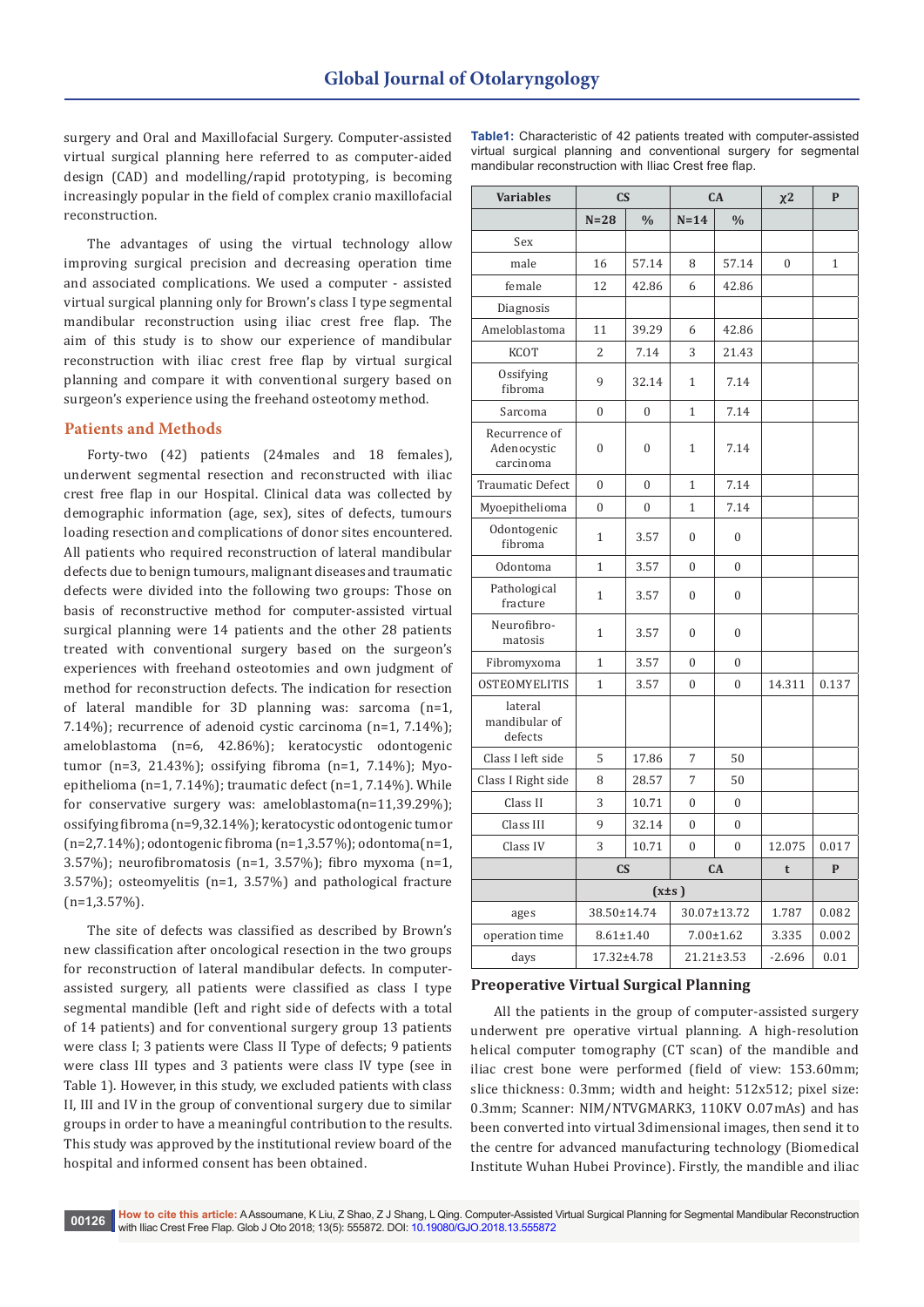crest bone were segmented according to the defects of recipient site and then 3D radiological examination and evaluation were done. We performed virtual mandibulectomy according to clinical and 3D radiological examination (shown Figure 1). The donor site was segmented, and we superimposed the 3D iliac image on the lateral mandibular defects in this case to have a neo mandible contour form (Figures 2 & 3).



**Figure 1:** Fabrication of the reconstructed mandibular stereomodel with cutting template fixed (proximal and distal) to the defect for resection of tumor.



**Figure 2 :** Mandibular reconstruction with iliac crest on proplan software.



**Figure 3: Segmentation of donor iliac crest.** 

When the tumour has destroyed the contour of the mandible, the unaffected side was used to form the ideal mandibular contour. A computer-assisted virtual surgical planning was generated, and an ideal reconstructed stereo model was manufactured using 3D printing technology. A reconstruction plate was pre-bent and fixed on the reconstructed mandibular model using titanium screws. The donor site was printed as a model in order to make an iliac crest cutting template to guide the harvest and molding of the iliac bone. Although the mandibular model with the reconstruction plate was subjected to CT scanning and the data were imported to the Pro plan CMF software in DICOM format. The model was segmented with the reconstructed mandible that we made previously, which is virtually designed and six points positions of titanium screws were marked for the accuracy of locating the plate during the operation.

#### **Surgical Procedure**



**Figure 4 :** Intra operative showing resection of tumor using cutting template (Proximal and distal to the defect).



**Figure 5 :** Postoperative profile view of patient after 6 months.

The iliac crest flap was harvested as described by Taylor et al. [6], immediately with the mandibulectomy. The flap was molded using the resin model and cutting template (Figure 4) then transferred to the recipient site and the micro vascular anatomises was done using a coupler. For conventional surgery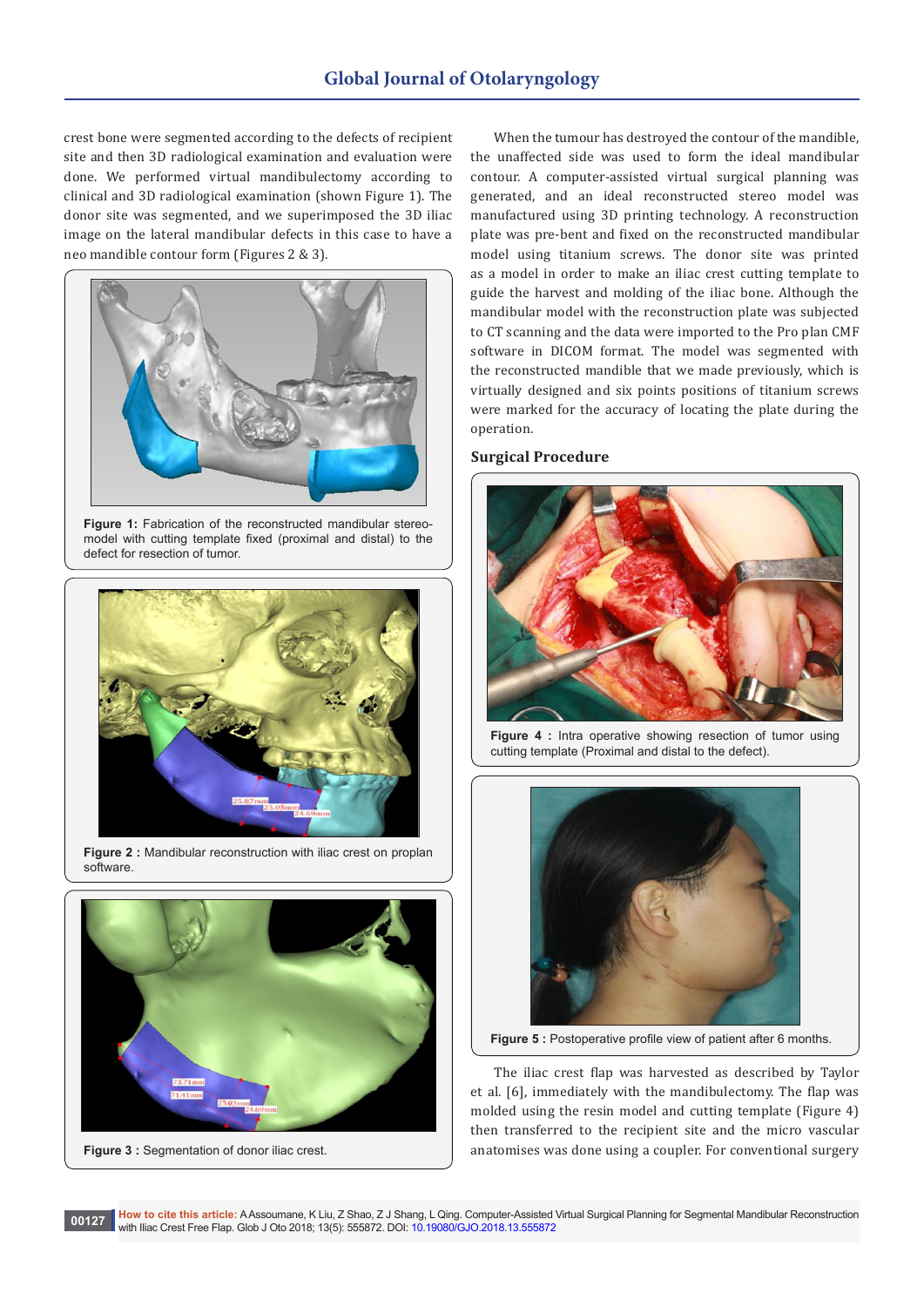group, segmental resection and mandibular reconstruction were based on the surgeon's experiences without any design of preoperative surgical planning to perform the operation and the probability of error would always exist [7]. The flap was fixed to the mandibular segment with reconstruction plate or mini plate based on the surgeon's decision (Figure 5). Postoperative conventional technique for flap monitoring method that was used includes clinical examination and observation supplemented beside external Doppler every 30 minutes for the first 24h, every one hour for the next 24 h and every 4h in the following days. Postoperative CT scan was performed for all 42 patients and followed up at one, three, six, and one year after discharge home. Complications such as plate breakage, infections of donor sites, recipients sites and flap loss were not encountered.

#### **Statistical Analysis**

Fisher's exact test and statistical analysis were performed using SPSS 17.0 software (SPSS INC, Chicago, Illinois USA). The P value was less than or equal to 0.05. The events were accepted as significant. However, there is no statistical significance between independent factors (age, tumour, sites of defects) and dependent factor (days of staying in the hospital).

#### **Results**

We treated 42 patients with tumour diseases and traumatic defects. The mean age was 38.50±14.74 years and for those who underwent reconstruction based on computer-assisted surgery, the mean age was 30.07±13.72 years. The overall flap survived successfully without any complications in both groups. The condyle was preserved and clinical outcomes (appearance of facial, opening mouth and temporomandibular joint) of all patients were satisfactory postoperatively (Figure 5). However, for a patient with conventional surgery, there was a malposition of the bone to the recipient site. The days of staying in the hospital and operation time of the two groups of patients were compared. Those in computer- assisted group presented with a short time of operation than the conventional surgery:  $(7.00\pm1.62)$ /  $(8.61\pm1.40)$  respectively with a P value (p=0.002).

 However, for patients who underwent conventional surgery, the days of staying has decreased than the computer-assisted surgery: (17.32±4.78)/(21.21±3.53) with (P=0.010). The result indicated that patients in computer-assisted surgery presented a short time in operation than the conventional surgery group. Moreover, the conventional surgery group had short days of staying in the hospital due to benign tumours. For the computerassisted group, days of staying in the hospital increased due to malignant tumours and radiotherapy before surgery.

#### **Discussion**

Several options for mandibular reconstruction are available, among which the vascularised iliac crest flap has exhibited many advantages for patients. Achieving functional and esthetic goals solely on the basis of experience is difficult for surgeons and computer-assisted techniques such as virtual surgical planning can here resolve this problem to improve the clinical outcomes. In this study, we used computer-assisted surgery for 14 patients with defects of lateral mandible body and 28 patients treated with conventional surgery based on the experience of the author to perform the operation. The advantages of the computerassisted technique are that it can be used for the preoperative plan, allowing surgeons to complete accurate ablation and reconstruction and also operation time decreases [8,9].

In our study all patients treated by conventional surgery were benign tumours with clear margins of the jaw which require segmental resection and those who underwent computerassisted surgery were malignant and benign tumours. However computer-assisted method must be applied with caution for malignant tumours and the disadvantage of this method is the cost-effectiveness for the patient in poor condition. For patients who underwent conventional of mandible reconstruction with the iliac crest free flap, mandibulectomy, flap harvest and moulding, the reconstruction procedure was based on the surgeon's experience. The acceptable result was achieved and most patients in this group were satisfied postoperatively. With the help of computer-assisted surgery, short time of operation was achieved than those of conventional surgery.

This technique has a positive impact on the reconstruction of mandibular defects through the provision of the accuracy of the graft placement that allows the surgical team to visualize the resection and reconstruction options which can provide the best outcomes and limit possible complications [10,11]. Recently, many surgeons have reported the applications of computer-assisted techniques for maxillary and mandibular reconstruction with free fibula flap with more accurate reconstruction than conventional surgery [12-14]. In this study the computer-assisted group presented good result, however, the days of staying in the hospital increased due to a malignant tumour and radiotherapy preoperatively. There is no statistical significance between the two groups of patients treated due to the small number of patients enrolled in this study; future more cases should improve the result.

CAD/CAM guides and navigation system are two methods used for transferring the preoperative virtual design to real surgery on the patients. Nowadays, all types of resection and cutting guides have become useful and popular in mandibular reconstruction surgery. Furthermore, a patient- specific CAD/CAM reconstruction plate, resection and cutting guides were introduced for reconstruction [15,16]. They provided a broad range of opportunities and advantage for mandibular reconstruction in patients compared to conventional surgery procedure. For conventional surgery group, there is no virtual plan or navigation, and mandibulectomy and reconstruction heavily depended on the experience of surgeons without any accuracy control. Shaw et al. [17] compared the effect of mandible reconstruction with both reconstruction and mini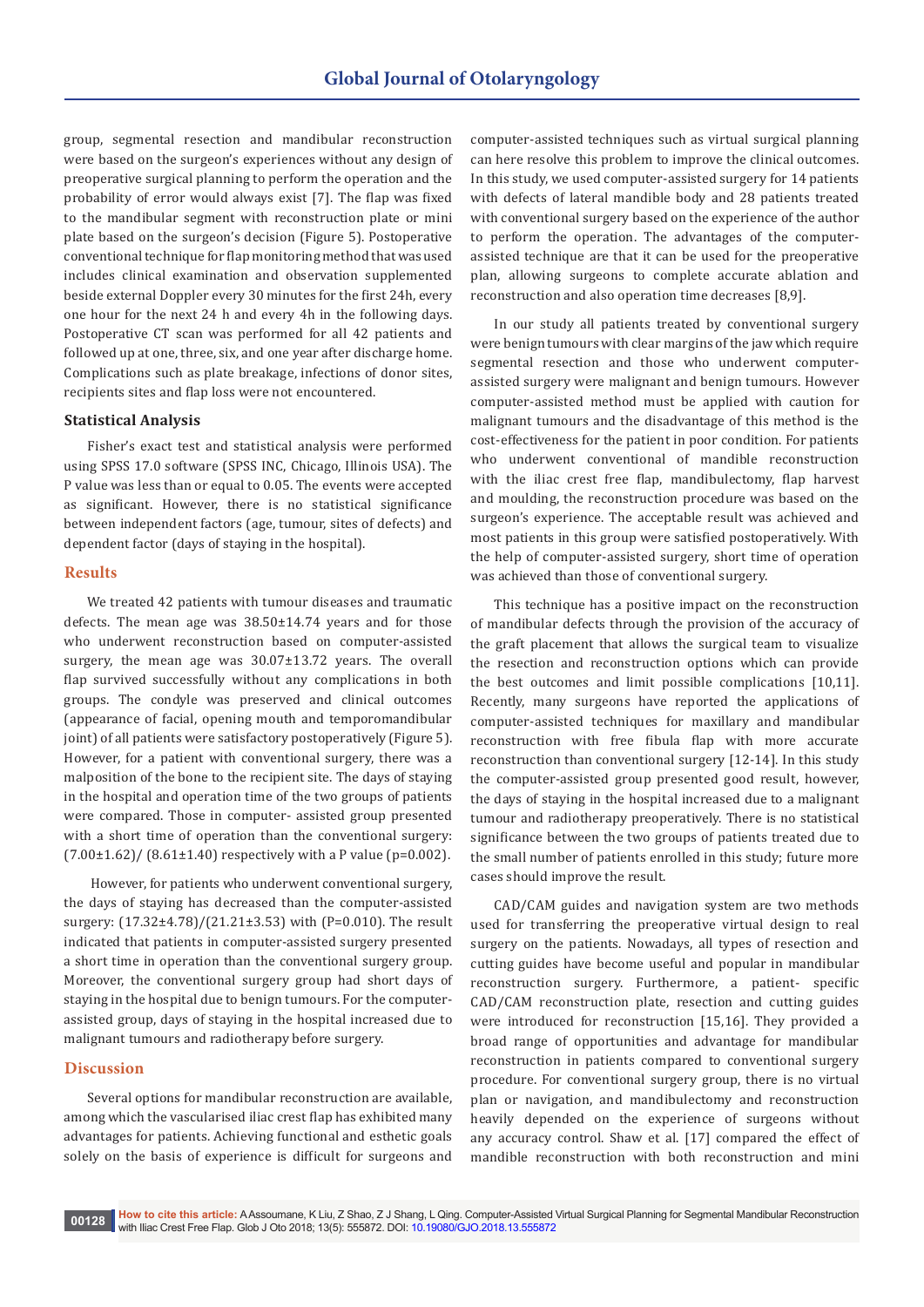plates and they suggested that no significant difference between the two methods with respect to fixation and complications.

In our study, all patients in both group reconstruction plates and mini plates were used for fixation and no complications have been encountered. In conventional surgery, inter maxillary fixation is usually used to maintain the mandibular position and it depends only on the expertise of the surgeons. In the case where computer-assisted techniques are used, it provides more surgical convenience, but the preoperative plan was more time consuming, and it comes along with higher total costs of the procedure ( virtual planning and manufacture of the model costs around 1000-1500\$). There is also a possibility of the higher radiation dosage to the patient due to the CT scanning criteria, and planning and manufacturing time take a minimum of three days. This can have an impact on patients with oncological and traumatic defects. However, many reports [18-22] in the literature have been done often regarding the cost-effect of this technique and it is considered worthwhile due to the reduction of operation time, reduced complications and a better anatomical and functional results. Computer-assisted virtual planning has become a guide for surgeons. A judicious selection of patients based on the expected surgical utility is very important.

#### **Conclusion**

Computer-assisted virtual surgical planning can be done to the satisfaction of the patient using the iliac crest flap and conventional surgery. With the experience of the surgeon's osteotomy with freehand, good results were achieved. However, in our experience the best indication for computer- assisted surgery should be for the benign tumour with clear margins.

#### **References**

- 1. [Brown JS, Barry C, Ho M, Shaw R \(2016\) A new classification for](https://www.ncbi.nlm.nih.gov/pubmed/26758757)  [mandibular defects after Oncological resection. Lancet Oncol 17\(1\):](https://www.ncbi.nlm.nih.gov/pubmed/26758757)  [e23-e30.](https://www.ncbi.nlm.nih.gov/pubmed/26758757)
- 2. [Urken ML \(1991\) Composite free flaps in oromandibular](https://www.ncbi.nlm.nih.gov/pubmed/1863437)  [reconstruction. Review of the Literature. Arch Otolaryngol Head Neck](https://www.ncbi.nlm.nih.gov/pubmed/1863437)  [Surg 117\(7\): 724-732.](https://www.ncbi.nlm.nih.gov/pubmed/1863437)
- 3. [Muno Z Guerra MF, Gias LN, Rodriguez Campo FJ, Diaz Gonzalez FJ:](https://www.sciencedirect.com/science/article/pii/S0278239101466535)  [Vascularized free fibular flap for mandibular reconstruction: a report](https://www.sciencedirect.com/science/article/pii/S0278239101466535)  [of 26 cases. Journal of Oral Maxillfac Surg 59\(2\): 140-144.](https://www.sciencedirect.com/science/article/pii/S0278239101466535)
- 4. [Lyons AJ, James R, Collyer \(2005\) Free Vascularized iliac crest graft: an](https://www.sciencedirect.com/science/article/pii/S0266435604002402)  [audit of 26 consecutive cases .Br J oral Maxillofac Surg 43\(3\): 210-214.](https://www.sciencedirect.com/science/article/pii/S0266435604002402)
- 5. [Navarro Cuellar C, Caicoya SJ, Acero Sanz JJ, Navarro Cuellar I, Muela](https://www.ncbi.nlm.nih.gov/pubmed/24831940)  [CM, et al. \(2014\) Mandibular reconstruction with iliac crest free flap,](https://www.ncbi.nlm.nih.gov/pubmed/24831940)  [nasolabial flap, and Osseointegrated implants. J Oral Maxillofac Surg](https://www.ncbi.nlm.nih.gov/pubmed/24831940)  [72\(6\): 1226e1-1226e15.](https://www.ncbi.nlm.nih.gov/pubmed/24831940)
- 6. [Taylor GI, Townsend, P, Corlett R \(1979\) Superiority of the deep](https://www.ncbi.nlm.nih.gov/pubmed/390575)  [circumflex iliac vessels as the supply for free groyne flaps. Plast](https://www.ncbi.nlm.nih.gov/pubmed/390575)  [Reconstr Surg 64\(6\): 745-759.](https://www.ncbi.nlm.nih.gov/pubmed/390575)
- 7. [Wang TH, Tseng CS, HsiechCy, MaH, Shen BH, et al. \(2009\) Using](https://www.ncbi.nlm.nih.gov/pubmed/19837331)  [computer-aided design paper model for mandibular reconstruction:](https://www.ncbi.nlm.nih.gov/pubmed/19837331)  [a preliminary report. Journal of Oral Maxillofac Surg 67: 2534-2540.](https://www.ncbi.nlm.nih.gov/pubmed/19837331)
- 8. [Eckardt A, Swennen GR \(2005\) Virtual planning of composite](https://www.ncbi.nlm.nih.gov/pubmed/16327572)  [mandibular reconstruction With free fibula bone graft. J Craniofacial](https://www.ncbi.nlm.nih.gov/pubmed/16327572)  [Surg 16: 1137-1140.](https://www.ncbi.nlm.nih.gov/pubmed/16327572)
- 9. Shen Y, Sun J, LiJ, JiT, LiMM. A revised approach for mandibular reconstruction with vascularized iliac crest flap by virtual surgical planning. Plast Reconstr Surg In press.
- 10. Gateno J, Xia JJ, Teichgraeber JF, Christensen AM, Lemoine JJ, et al. [\(2007\) Clinical feasibility of computer aided surgical simulation](https://www.ncbi.nlm.nih.gov/pubmed/17368370)  [\(CASS\) in the treatment of complex Cranio-maxillofacial deformities.](https://www.ncbi.nlm.nih.gov/pubmed/17368370)  [Journal of Oral Maxillofac Surg 65\(4\): 728-734.](https://www.ncbi.nlm.nih.gov/pubmed/17368370)
- 11. [Troulis MJ, Everett P, Seldin EB, Kikinis R, Kaban LB \(2002\) Development](https://www.ncbi.nlm.nih.gov/pubmed/12361065)  [of a three-dimensional treatment planning system based on computed](https://www.ncbi.nlm.nih.gov/pubmed/12361065)  [tomographic data. Int J Oral Maxillofac Surg 31\(4\): 349-357.](https://www.ncbi.nlm.nih.gov/pubmed/12361065)
- 12. [Hohlweg Majert B, Schon R, Schmelzeisen R, Gellrich NC, Schramm A](https://www.ncbi.nlm.nih.gov/pubmed/16311844)  [\(2005\) Navigational Maxillofacial Surgery using virtual models. World](https://www.ncbi.nlm.nih.gov/pubmed/16311844)  [J Surg 29: 1530-1538.](https://www.ncbi.nlm.nih.gov/pubmed/16311844)
- 13. [Bell RB \(2010\) computer planning and intraoperative navigation](https://www.ncbi.nlm.nih.gov/pubmed/20159483)  [in Cranio-maxillofacial surgery. Oral Maxillofac Surg Clin North Am](https://www.ncbi.nlm.nih.gov/pubmed/20159483)  [22\(1\): 135-156.](https://www.ncbi.nlm.nih.gov/pubmed/20159483)
- 14. [Austin RE, Antonyshyn OM \(2012\) Current application of 3D](https://www.ncbi.nlm.nih.gov/pubmed/22214790)  [intraoperative navigation in Craniomaxillofacial surgery: a](https://www.ncbi.nlm.nih.gov/pubmed/22214790)  [retrospective clinical review. Ann Plast Surg 69\(3\): 271-278.](https://www.ncbi.nlm.nih.gov/pubmed/22214790)
- 15. [Wilde F, Cornelius CP, Schramm A \(2014\) Computer-assisted](https://www.ncbi.nlm.nih.gov/pubmed/25045420)  [mandibular reconstruction using a patient specific reconstruction](https://www.ncbi.nlm.nih.gov/pubmed/25045420)  [plate fabricated with computer-aided design and manufacturing](https://www.ncbi.nlm.nih.gov/pubmed/25045420)  [techniques. Craniomaxillofac Trauma Reconstr 7\(2\): 158-166.](https://www.ncbi.nlm.nih.gov/pubmed/25045420)
- 16. [Wilde F, Hanken H, Probst F, Schramm A, Heiland M, et al. \(2015\)](https://www.ncbi.nlm.nih.gov/pubmed/25843949)  [Multicenter study on the use of patient-specific CAD/CAM](https://www.ncbi.nlm.nih.gov/pubmed/25843949)  [reconstruction plate for mandibular reconstruction. Int J Comp Assist](https://www.ncbi.nlm.nih.gov/pubmed/25843949)  [Radiol Surg 10\(12\): 2035-2051.](https://www.ncbi.nlm.nih.gov/pubmed/25843949)
- 17. [Shaw RJ, Kanatas AN, Lowe D, Brown JS, Rogers SN, et al. \(2004\)](https://www.ncbi.nlm.nih.gov/pubmed/15122663)  [Comparison of miniplates and reconstruction plates in mandibular](https://www.ncbi.nlm.nih.gov/pubmed/15122663)  [reconstruction. Head Neck 26: 456-463.](https://www.ncbi.nlm.nih.gov/pubmed/15122663)
- 18. [D'Urso PS, Barker TM, Earwaker WJ, Bruce LJ, Atkinson RL, et al. \(1999\)](https://www.ncbi.nlm.nih.gov/pubmed/10188125)  [Stereolithographic biomodelling in Craniomaxillofacial surgery: a](https://www.ncbi.nlm.nih.gov/pubmed/10188125)  [prospective trial Journal of Cranio Maxillofac Surg 27\(1\): 30-37.](https://www.ncbi.nlm.nih.gov/pubmed/10188125)
- 19. [Josip S Bill, Jürgen F Reuther, Werner Dittmann, Norbert Kübler, Josef](https://www.sciencedirect.com/science/article/pii/S0901502705808690)  [L Meier, et al. \(1995\) stereolithographic in oral and Maxillofacial](https://www.sciencedirect.com/science/article/pii/S0901502705808690)  [operation planning. Int Journal of Oral Maxillofac Surg 24\(1\): 98-103.](https://www.sciencedirect.com/science/article/pii/S0901502705808690)
- 20. [Sailer HF, Haers PE, Zollikofer CP, Warnke T, Carls FR, et al. \(1998\)](https://www.ncbi.nlm.nih.gov/pubmed/9804193)  [The Value of stereolithographic Models for preoperative diagnosis](https://www.ncbi.nlm.nih.gov/pubmed/9804193)  [of craniofacial deformities and planning of surgical Corrections. Int](https://www.ncbi.nlm.nih.gov/pubmed/9804193)  [Journal of Oral Maxillofac Surg 27\(5\): 327-333.](https://www.ncbi.nlm.nih.gov/pubmed/9804193)
- 21. Xia II, Phillips CV, Gateno J, Teichgraeber JF, Christensen AM, et al. [\(2006\) Cost- effectiveness analysis for computer aided surgical](https://www.ncbi.nlm.nih.gov/pubmed/17113445)  [simulation in complex Cranio-maxillofacial surgery. Journal of Oral](https://www.ncbi.nlm.nih.gov/pubmed/17113445)  [Maxillofac Surg 64\(12\): 1780-1784.](https://www.ncbi.nlm.nih.gov/pubmed/17113445)
- 22. [D'Urso PS, Atkinson RL, Lanigan MW, Earwaker WJ, Bruce IJ, et al](https://www.ncbi.nlm.nih.gov/pubmed/9924405)  [\(1998\) Stereolithographic \(SL\) biomodelling in Craniofacial Surgery.](https://www.ncbi.nlm.nih.gov/pubmed/9924405)  [Br J Plast S 51\(7\): 522-530.](https://www.ncbi.nlm.nih.gov/pubmed/9924405)